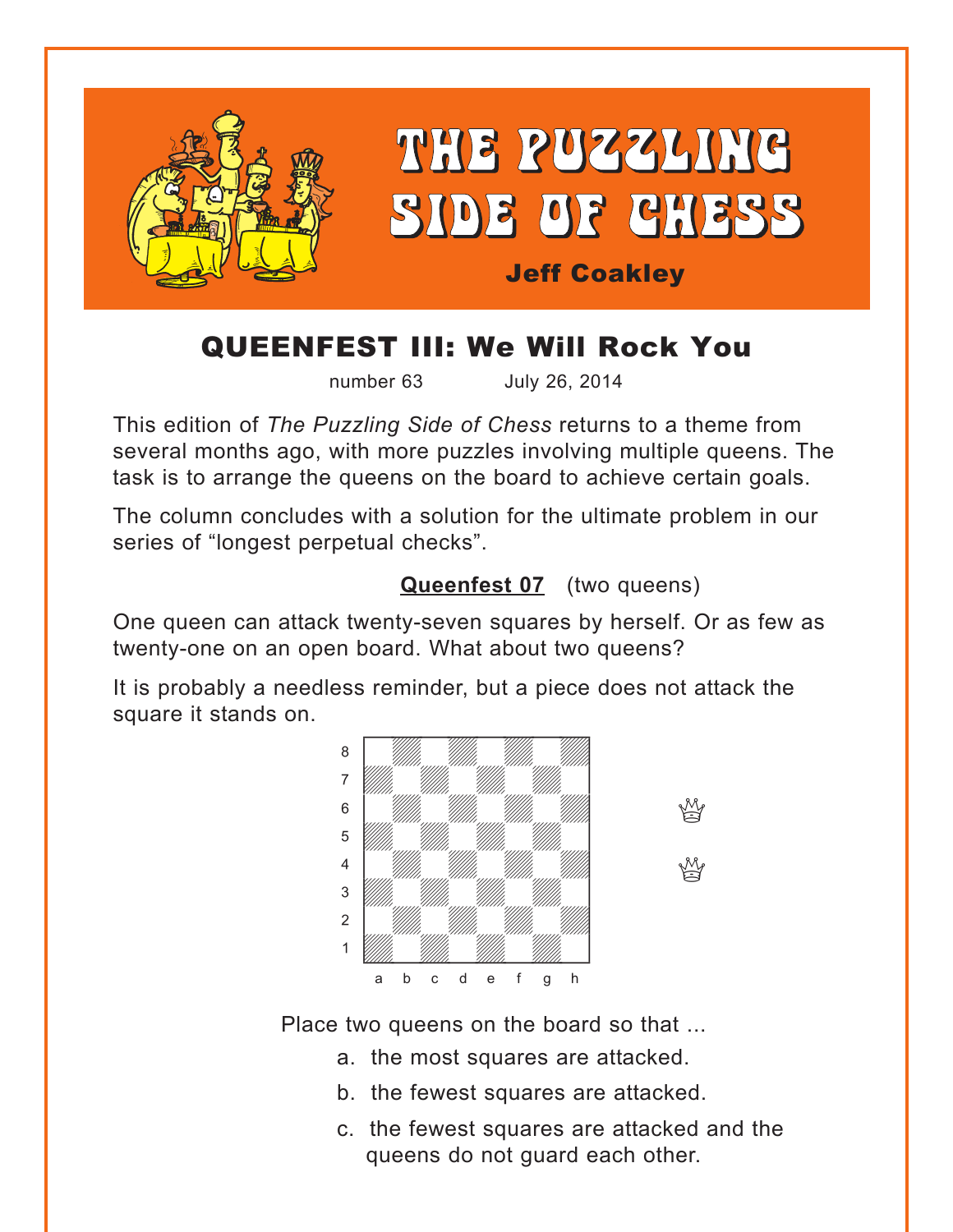<span id="page-1-0"></span>Those two queen problems were included for the sake of completeness. Similar puzzles with three, four, five, and six queens can be found in columns 59 and 60. Now we jump ahead to seven queens.



Place seven queens on the board so that the fewest squares are attacked.

The solution to this puzzle is unique. That usually means that it's harder to find. Is your lucky number odd?

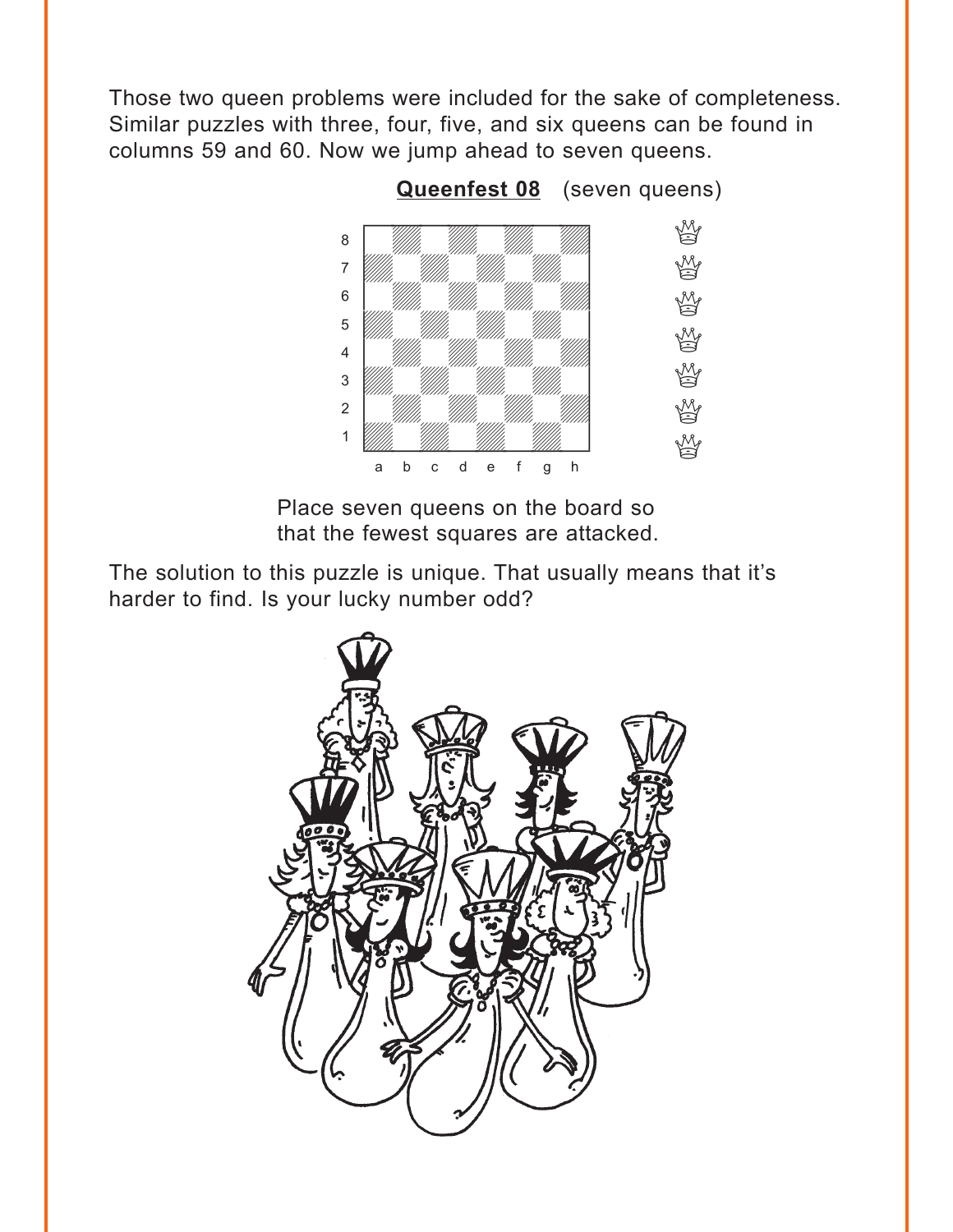<span id="page-2-0"></span>The third part of the next problem is one of the most famous chess puzzles ever. Have you tried it lately?



- 9a. Place eight queens on the board so that none of the four centre squares are attacked.
- 9b. Place eight queens on the board so that the fewest squares are attacked.
- 9c. Place eight queens on the board so that none of the queens are guarded.

But we're not finished yet. There is one interesting puzzle with nine queens. And here it is.



Place nine queens on the board so that the fewest squares are attacked.

Haven't had your fill of queens? Don't worry. *Queenfest IV* is not far away!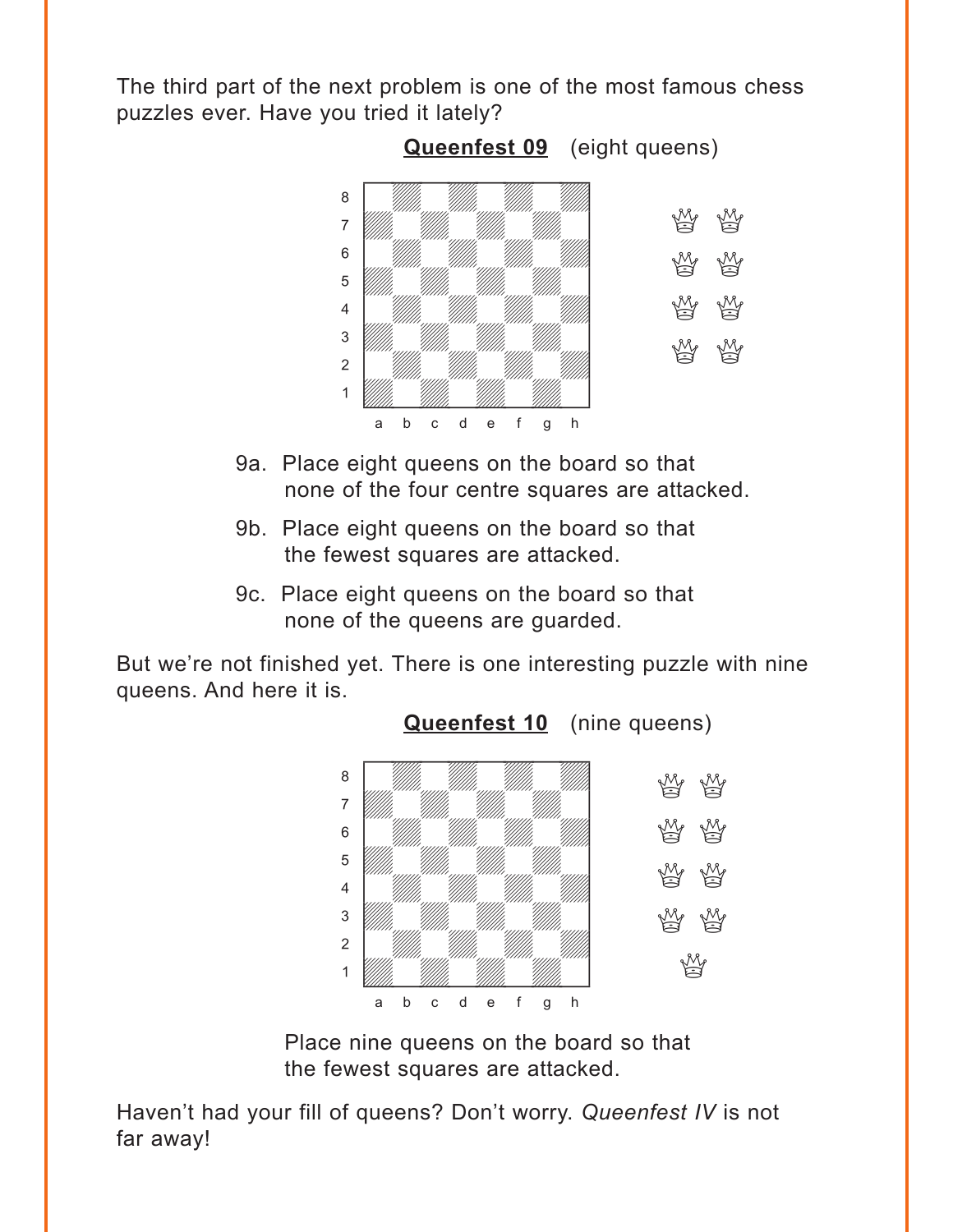<span id="page-3-0"></span>Our final column from "season one" ended with this construction task concerning the ultimate perpetual check.



**12e [Longest Perp](#page-11-0)** (with all standard rules in effect)

*Construct a position in which White draws by perpetual check and which maximizes the number of moves that must be played before Black has to concede a draw, either by threefold repetition or by the fifty move rule.*

The side playing for the draw (White) must make their best moves, aiming for the shortest draw. Black's goal is to avoid a draw as long as possible. An additional stipulation is that Black must have a winning advantage if White does not force a draw.

It's taken six months for a solution to appear. But the wait is over, thanks to the *undisputed king of perpetual checks*, IM Geir Sune Tallaksen Østmoe of Norway. His solution is an astounding 375 moves long! Try breaking that record.

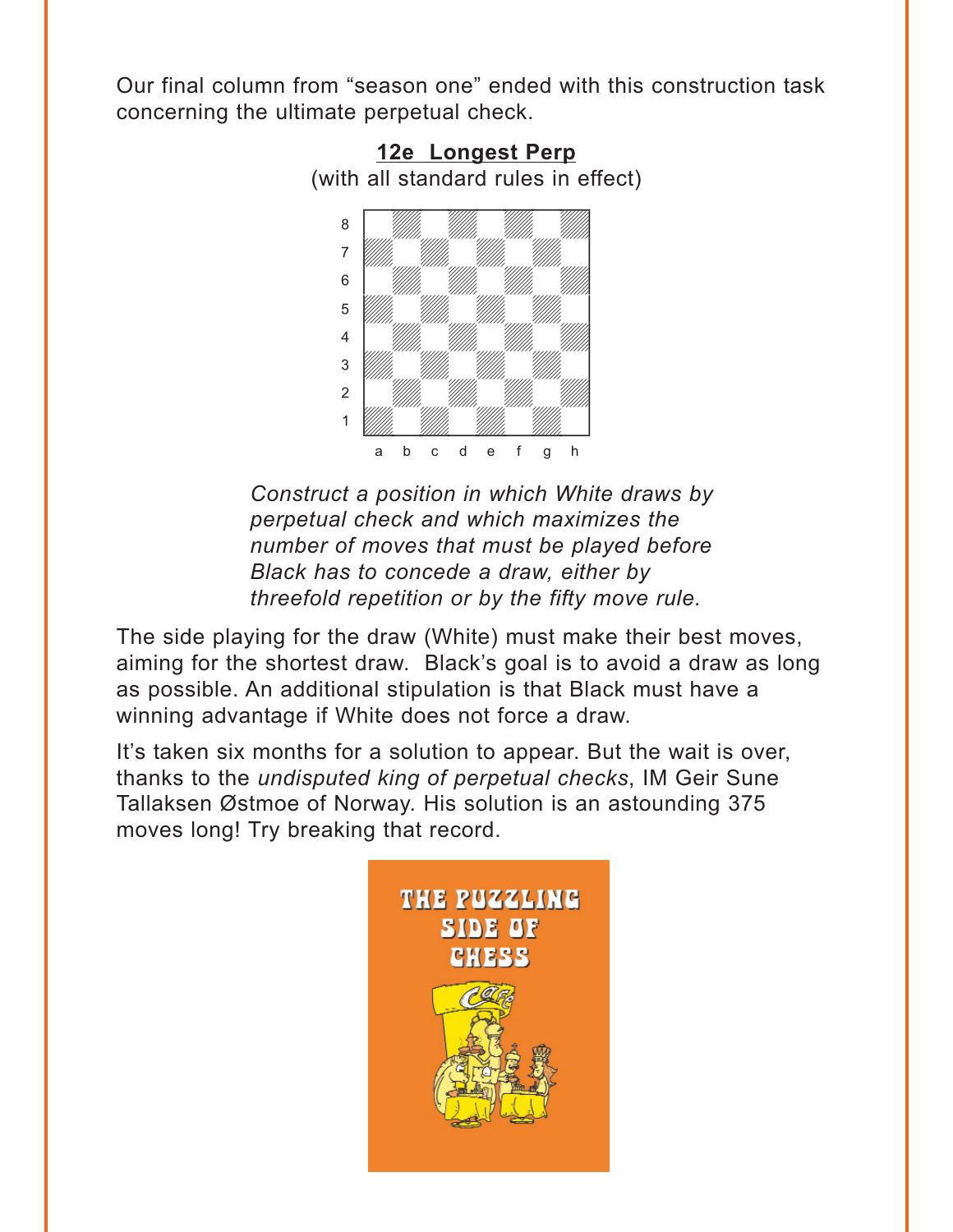# <span id="page-4-0"></span>**SOLUTIONS**

All *queenfest puzzles*, except 9bc, are by J. Coakley, *ChessCafe.com* (2014). In most cases, the optimal solutions were discovered with the assistance of Caisay 4.1.1, a computer program written by Adrian Storisteanu of Toronto.

*PDF hyperlinks*. You can advance to the solution of any puzzle by clicking on the underlined title above the diagram. To return to the puzzle, click on the title above the solution diagram.



**[Queenfest 07](#page-0-0)** (two queens)

44 squares are attacked.

This unique pattern can be rotated for a total of four different solutions.

Problems of this type can also be posed as a double negative: "Place two queens on the board so that the fewest squares are not attacked." In this case, there are 20 unattacked squares.

If the queens do not guard each other, then the maximum number of attacked squares is 42. There are six patterns:

Qb2 Qd5 Qb2 Qe6 Qc2 Qe5 Qc2 Qf6 Qc3 Qd5 Qd3 Qe5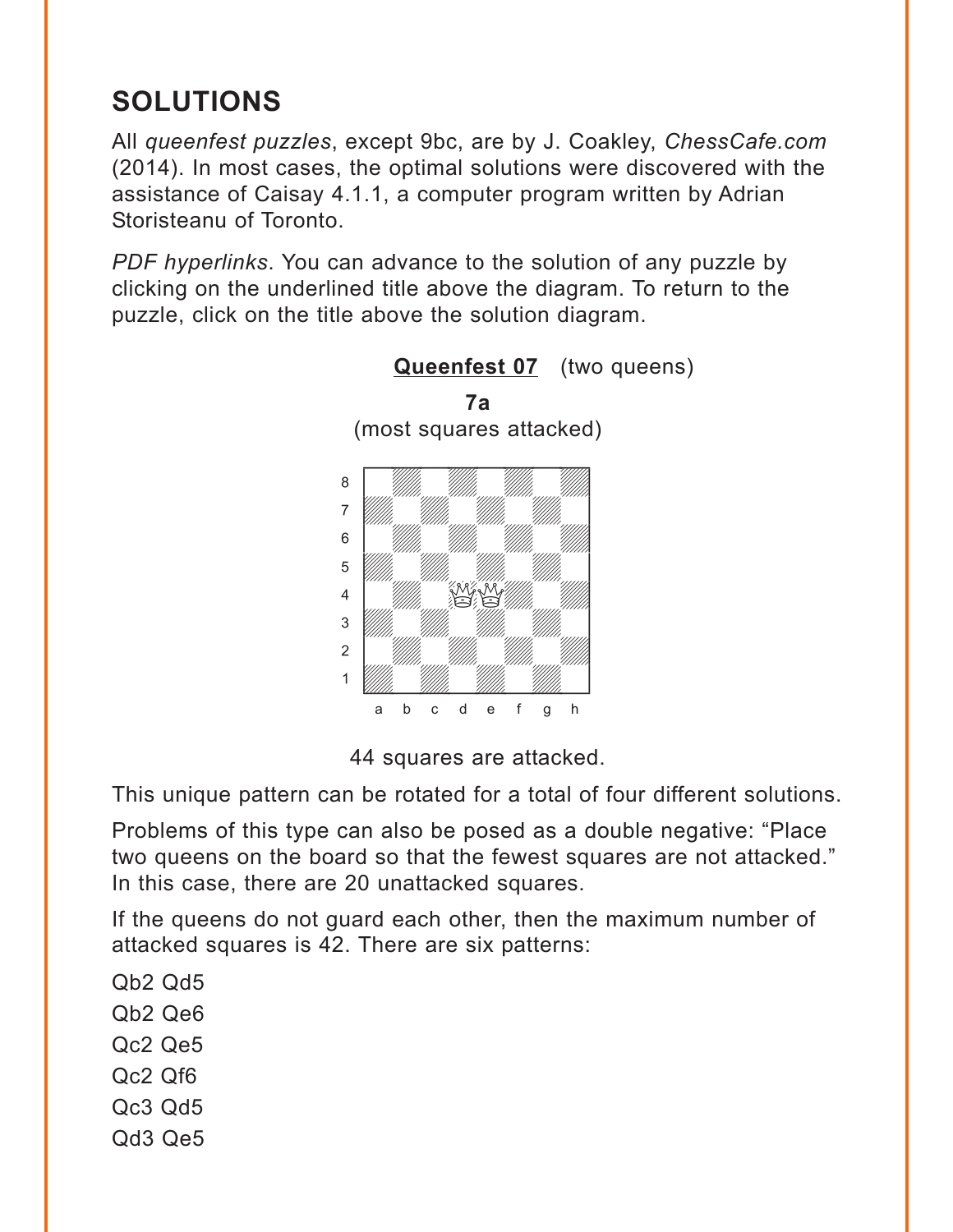





The 31 squares coloured in orange are not attacked.

In each of the six patterns, both queens are on the same colour squares along the first rank.

| Qa1 Qc1 |         |                       | Qc1 Qe1 |         |
|---------|---------|-----------------------|---------|---------|
|         | Qa1 Qe1 |                       | Qc1 Qg1 |         |
|         |         | Qa1 Qg1 (shown above) |         | Qe1 Qg1 |

**7c**  (no queen guarded, fewest squares attacked)



34 squares are attacked.

The 28 orange squares (plus d1 and h3) are not attacked.

There are three patterns. Qd1 Qh3 (shown above)

Qd1 Qa2 Qf1 Qa2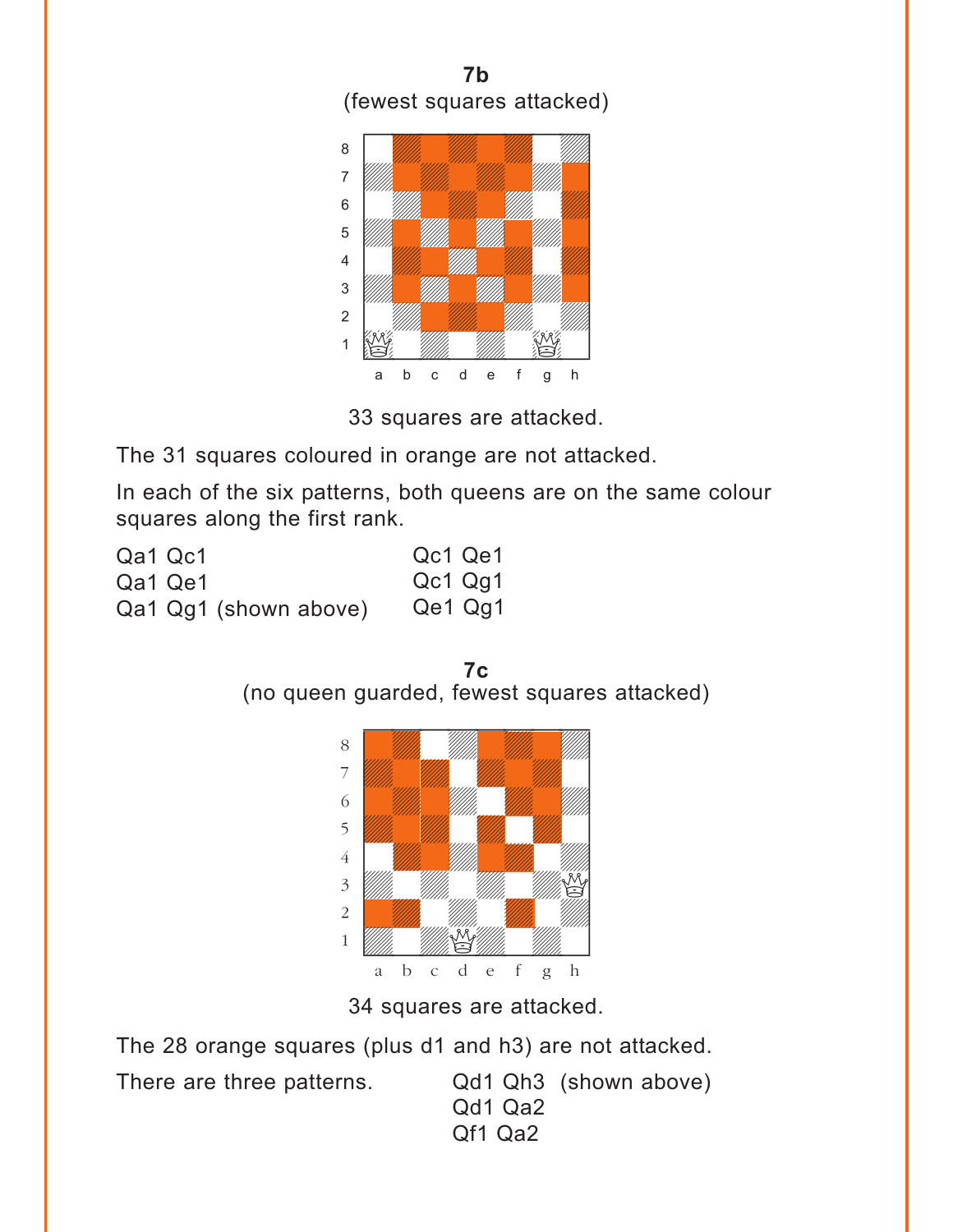<span id="page-6-0"></span>

51 squares are attacked.

The 13 squares coloured in orange are not attacked.

The pattern is unique. It can be rotated and reflected for a total of eight solutions.

An alternative wording for this problem is: "Place seven queens on the board so that the most squares are not attacked."



Every square is attacked except d4, d5, e4, e5.

Eight queens in classic octagonal formation.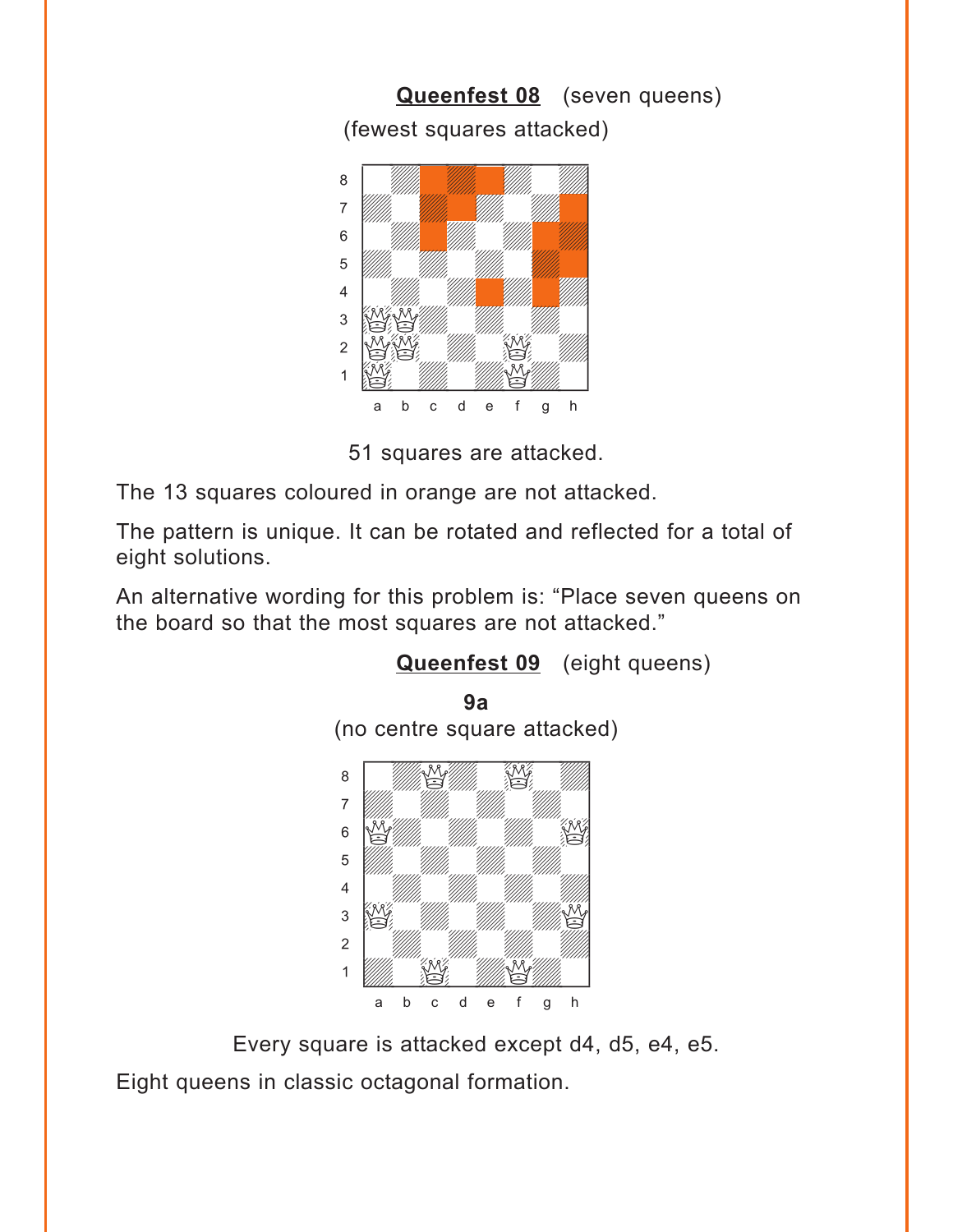**9b**  (fewest squares attacked)



53 squares are attacked.

The 11 squares coloured in orange are not attacked.

There are seven patterns. The position shown above is symmetrical around the a1-h8 diagonal. German composer Karl Fabel gave this solution in the 1966 book *Schach und Zahl*. The following arrangement is also symmetrical.



Qa3 Qa4 Qa5 Qc1 Qc5 Qd1 Qe1 Qe3 (first diagram) Qa3 Qa4 Qa5 Qb1 Qb4 Qb5 Qd1 Qd3 Qa2 Qa7 Qb1 Qb3 Qb7 Qc2 Qg1 Qg2 (second diagram) Qa1 Qa2 Qa3 Qb2 Qb3 Qb4 Qf1 Qf2 (same as seven queen solution plus Qb4) Qa1 Qa2 Qa3 Qb2 Qb3 Qe1 Qf1 Qf2 (same as seven queen solution plus Qe1) Qa1 Qa3 Qb2 Qb4 Qe1 Qe2 Qf1 Qf2

Qa2 Qa3 Qb3 Qb4 Qe1 Qe2 Qf1 Qf2

continued next page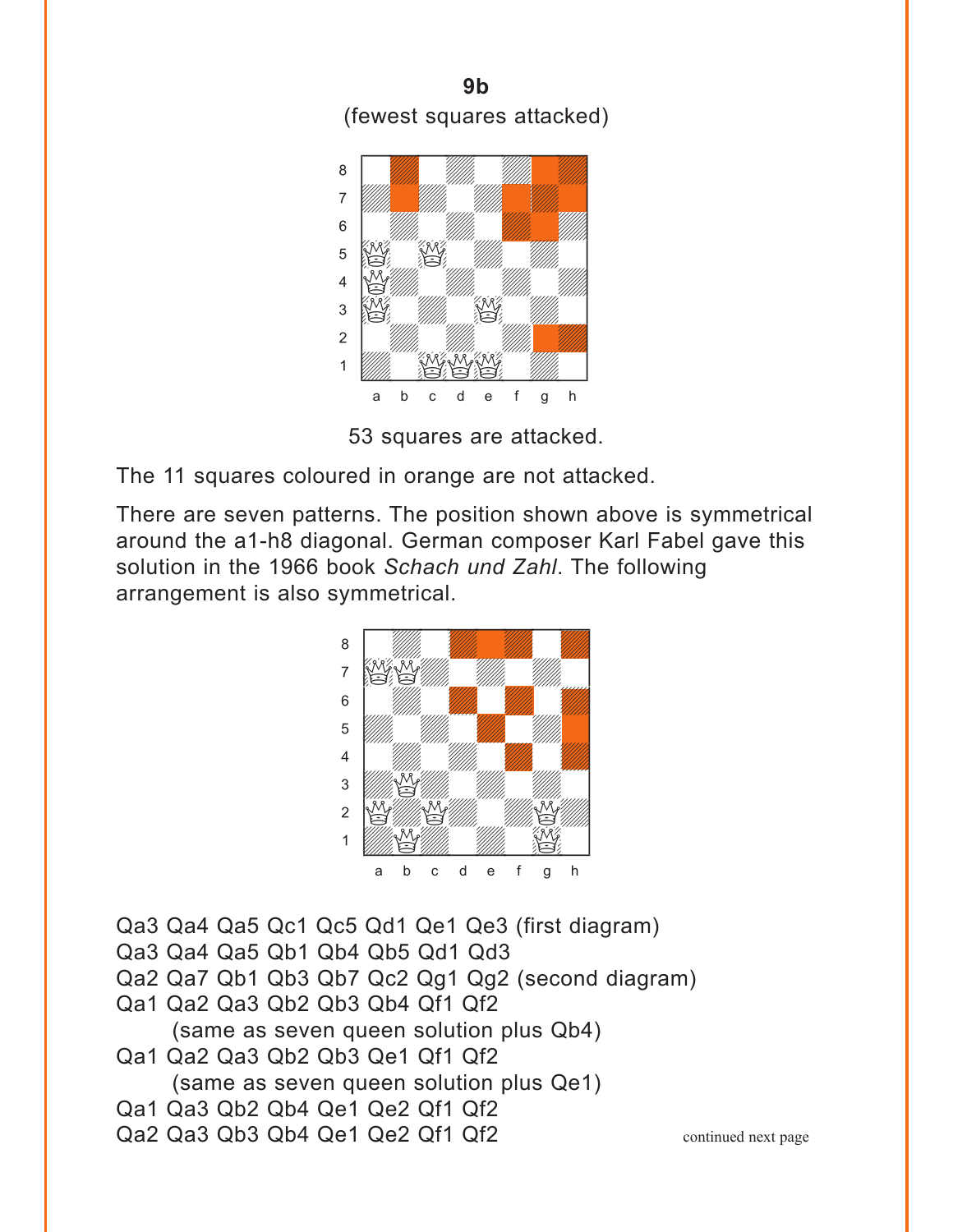The *Oxford Companion to Chess* gives this problem (9b) in its entry for *Eight Queens Puzzle*. The 1984 edition said that there "seems to be" **five** patterns, "but this has not been demonstrated mathematically". The 1992 edition says the same thing but increases the number to **six**. With the help of *Caisay 4.1*, we now know that there are **seven** patterns. I wonder which one they missed!?



This puzzle has fascinated chess players and mathematicians for more than a century and a half. The task was originally posed in 1848 by German composer Max Bezzel (1824-1871).

There are twelve patterns. The position given here is the only symmetrical arrangement. With rotation and reflection, there are ninety-two different solutions.

 $(11 \times 8) + (1 \times 4) = 92$ 

```
Qa4 Qb1 Qc5 Qd8 Qe2 Qf7 Qg3 Qh6
Qa4 Qb1 Qc5 Qd8 Qe6 Qf3 Qg7 Qh2
Qa4 Qb2 Qc5 Qd8 Qe6 Qf1 Qg3 Qh7
Qa4 Qb2 Qc7 Qd3 Qe6 Qf8 Qg1 Qh5
Qa4 Qb2 Qc7 Qd3 Qe6 Qf8 Qg5 Qh1
Qa4 Qb2 Qc7 Qd5 Qe1 Qf8 Qg6 Qh3
Qa4 Qb2 Qc8 Qd5 Qe7 Qf1 Qg3 Qh6
Qa4 Qb2 Qc8 Qd6 Qe1 Qf3 Qg5 Qh7 (shown below)
Qa4 Qb6 Qc1 Qd5 Qe2 Qf8 Qg3 Qh7
Qa4 Qb7 Qc5 Qd2 Qe6 Qf1 Qg3 Qh8
Qa4 Qb8 Qc1 Qd5 Qe7 Qf2 Qg6 Qh3
Qa4 Qb6 Qc8 Qd2 Qe7 Qf1 Qg3 Qh5 (shown above)
Note that every pattern has a queen on a4. The continued next page
```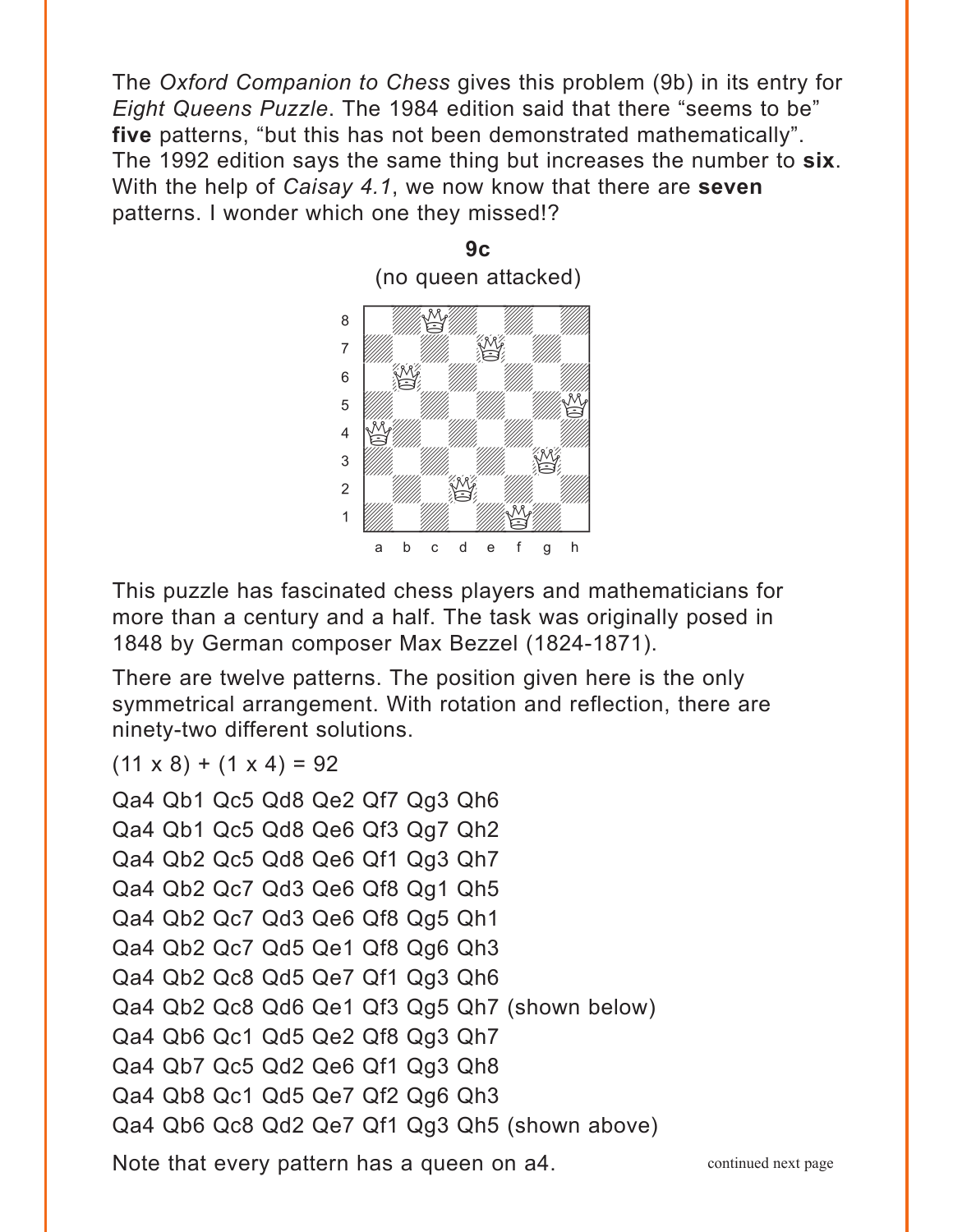<span id="page-9-0"></span>Another pleasing diagram.



In case you were wondering, eight queens can be arranged on a chessboard in 4,426,165,368 ways.

For other examples of queen domination and independence, see column 6.



(fewest squares attacked)

**[Queenfest 10](#page-2-0)** (nine queens)

54 squares are attacked.

The 10 squares coloured in orange are not attacked.

There are three patterns. The first, shown in the diagram above, is the same as the seven queen solution plus Qb4 and Qe1.

Qa1 Qa2 Qa3 Qb2 Qb3 Qb4 Qe1 Qf1 Qf2 Qa1 Qa2 Qb1 Qb2 Qb3 Qc2 Qc3 Qg1 Qg2 Qa2 Qa3 Qb3 Qb4 Qe1 Qe2 Qf1 Qf2 Qf3 (same as the last solution for eight queens plus Qf3)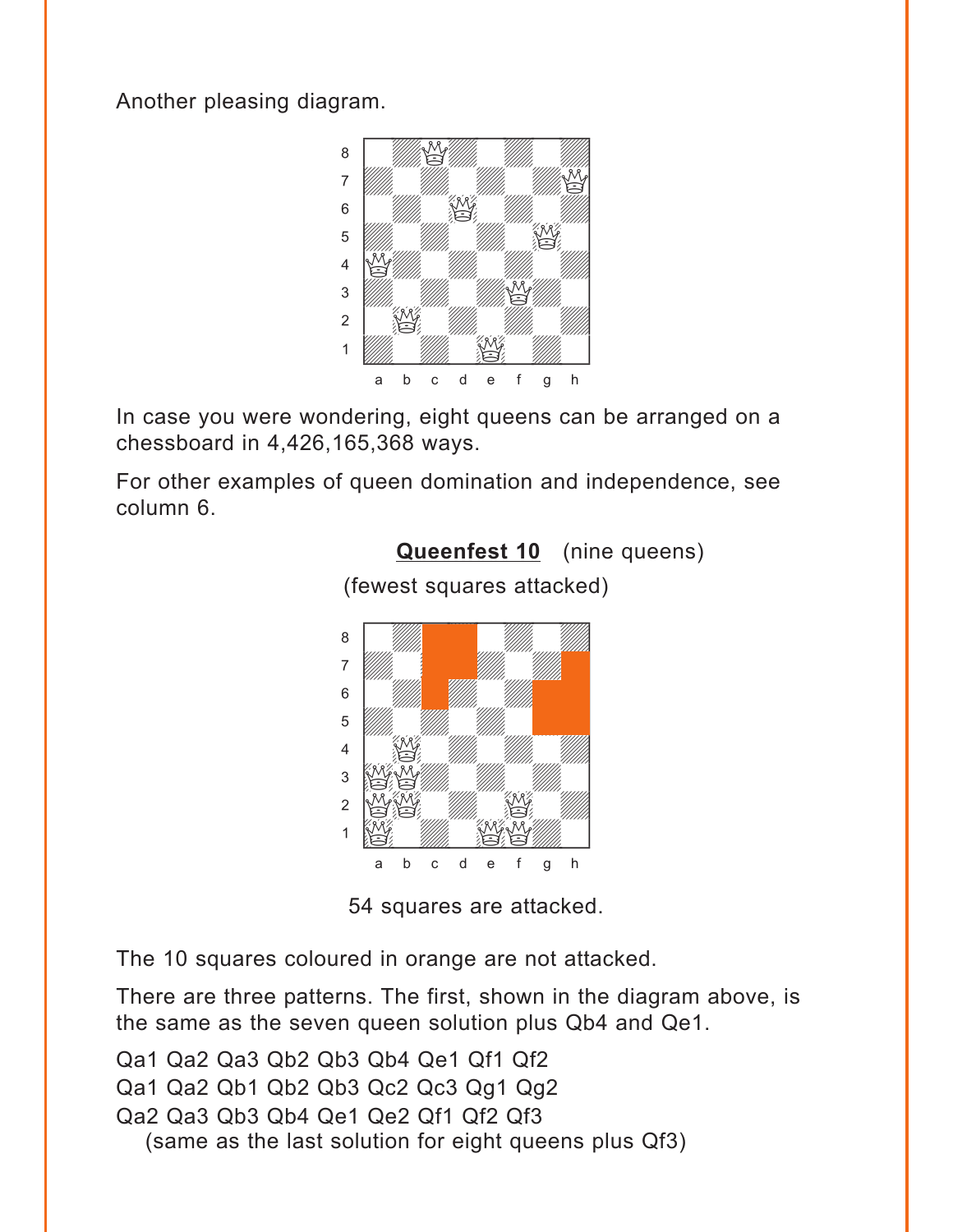To summarize some of the results from our Queenfest adventure, we have this handy chart. Asterisks indicate a unique pattern.

|                     | <b>SQUARES ATTACKED</b> |                      |        |                        |  |  |
|---------------------|-------------------------|----------------------|--------|------------------------|--|--|
| number<br>of queens | most                    | most<br>Qs unguarded | fewest | fewest<br>Qs unguarded |  |  |
| 1                   | $27*$                   | $27*$                | 21     | 21                     |  |  |
| 2                   | $44*$                   | 42                   | 33     | 34                     |  |  |
| 3                   | 54                      | 52                   | 39     | 43                     |  |  |
| $\overline{4}$      | 61                      | 58                   | $40*$  | 48                     |  |  |
| 5                   | 64                      | 59                   | 47     | $52*$                  |  |  |
| 6                   |                         |                      | 49     | 54                     |  |  |
| $\overline{7}$      |                         |                      | $51*$  | 56                     |  |  |
| 8                   |                         |                      | 53     | 56                     |  |  |
| 9                   |                         |                      | 54     |                        |  |  |
|                     |                         |                      |        |                        |  |  |

Solutions for three queen independence were not given previously. Here are the missing problems.

**1e** 

Place three queens on the board so that none of them guard each other and the most squares are attacked.

**Solution:** 52 attacked squares. Eleven patterns.

| Qa1 Qb8 Qe4 | Qa1 Qb8 Qf5 | Qa1 Qc6 Qf4 |
|-------------|-------------|-------------|
| Qa1 Qd5 Qf4 | Qa1 Qd6 Qf5 | Qa1 Qd6 Qg4 |
| Qb1 Qc8 Qf4 | Qb1 Qd6 Qg4 | Qc1 Qd5 Qh4 |
| Qb2 Qc6 Qg5 | Qb2 Qd7 Qg5 |             |

**1f** 

Place three queens on the board so that none of them guard each other and the fewest squares are attacked.

**Solution:** 43 attacked squares. Ten patterns.

| Qa4 Qb1 Qc8 | Qb1 Qe2 Qh3 | Qb1 Qq2 Qh5 |
|-------------|-------------|-------------|
| Qa4 Qb6 Qc1 | Qa5 Qb3 Qc1 | Qa6 Qb3 Qc1 |
| Qa6 Qb4 Qc1 | Qb4 Qc1 Qd8 | Qa5 Qb2 Qd1 |
| Qa5 Qc4 Qd1 |             |             |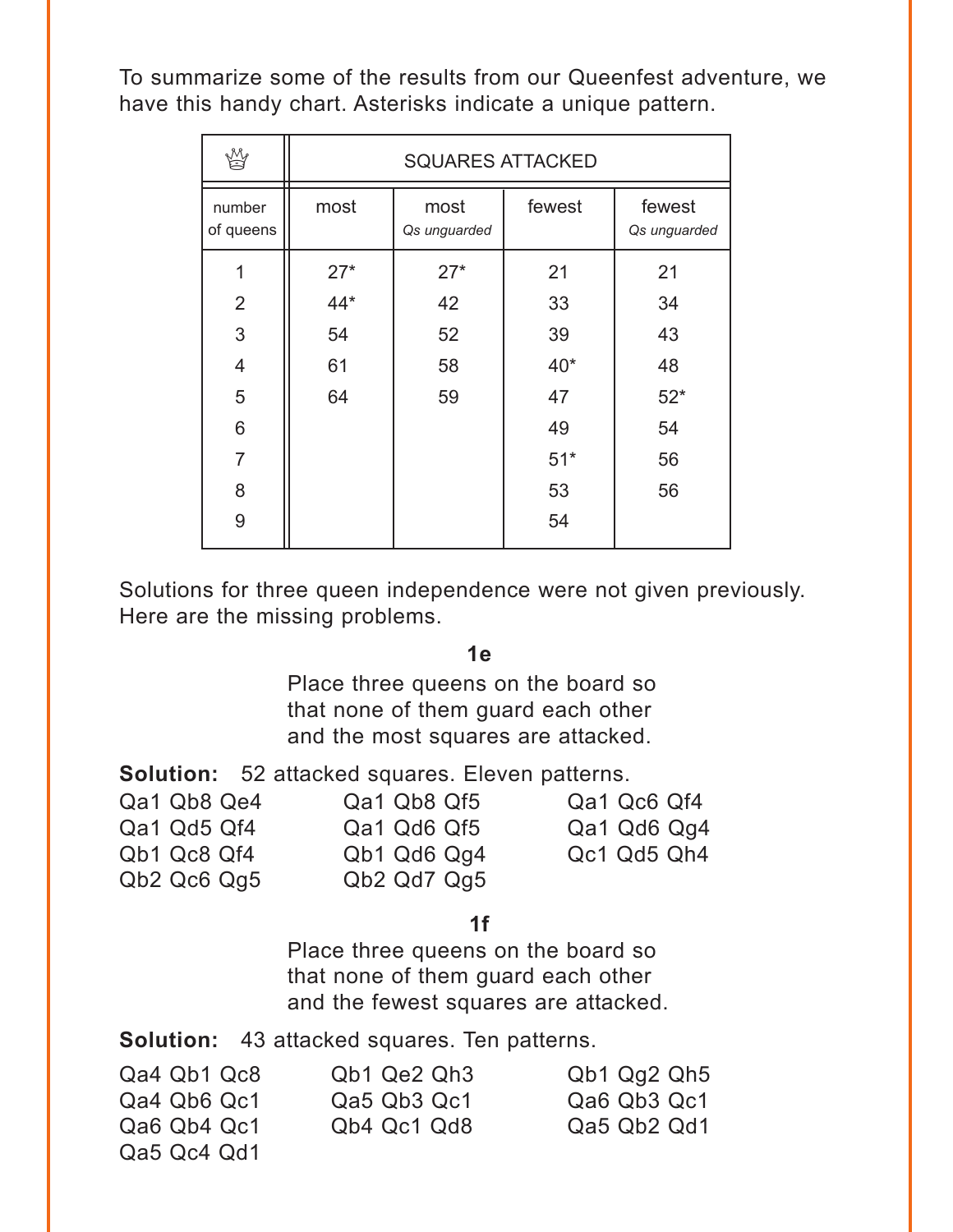<span id="page-11-0"></span>*Seven Queen Independence*.

As you may have noticed, in each of the patterns for *eight queen independence* (problem 9c), all of the empty squares are attacked. So the fewest squares attacked by eight queens with no queen guarded is 56. The 8 occupied squares are not attacked.

Surprisingly, 56 attacked squares is also the fewest for seven queens. If seven queens are placed on the board so that none are guarded, there will be one rank without a queen, and one file without a queen. At most there will be one empty square that is not attacked (the square where the empty rank and file intersect).

### **[Longest Perp](#page-3-0)**

The solution given here is the current record for the *longest perpetual check with all standard rules in effect.* The starting position and the first 175 moves are the same as the composer's earlier solution for problem 12d, but the play after that point is altered based on the new stipulation.

The "matrix" for the position is derived from a 1972 endgame study by Dragutin Djaja. A diagram is given after each capture during the long journey.

#### **[12e](#page-3-0)**

Geir Sune Tallaksen Østmoe 2014 *ChessCafe.com*

*Construct a position in which White draws by perpetual check and which maximizes the number of moves that must be played before Black has to concede a draw, either by threefold repetition or by the fifty move rule.*



White to play and draw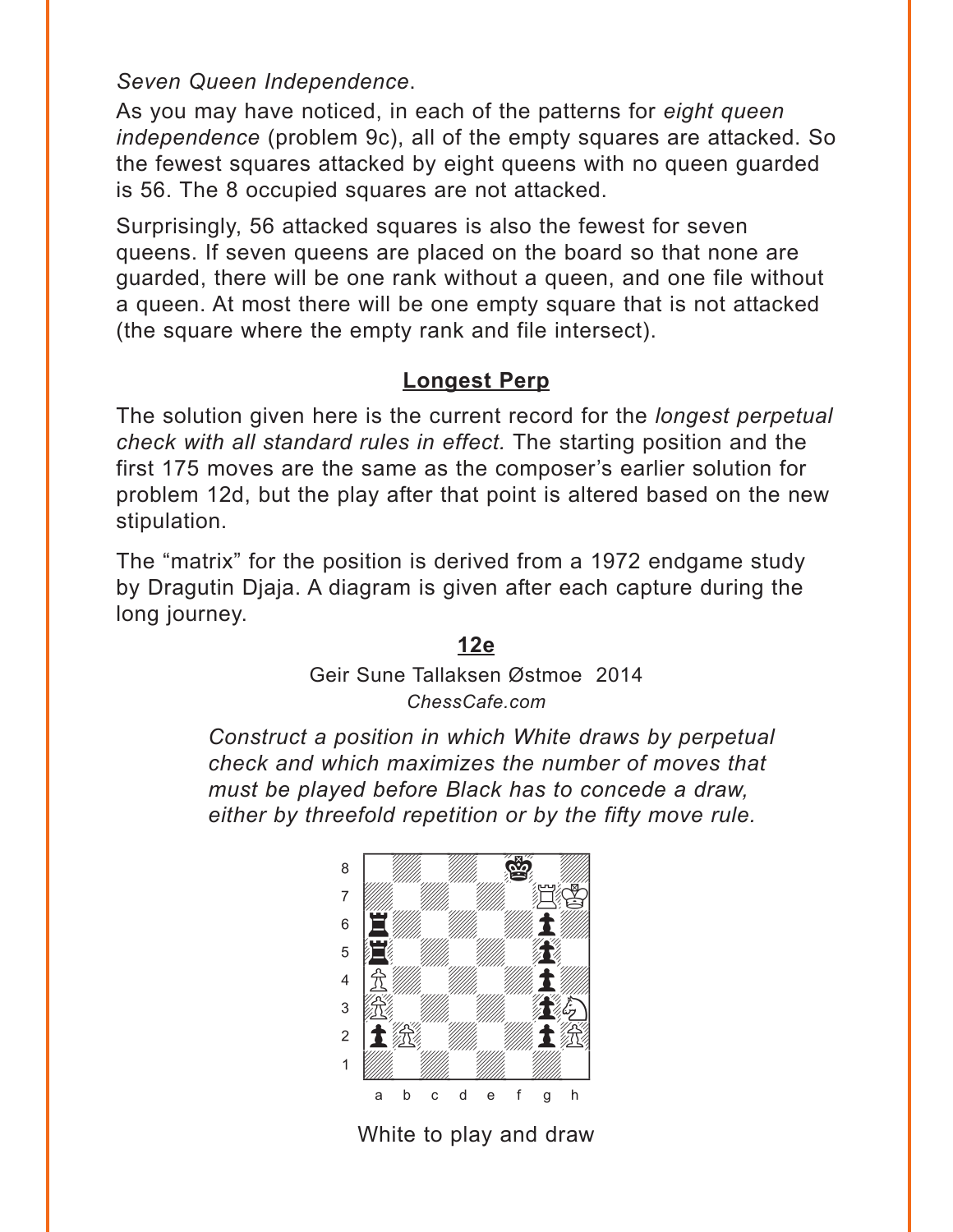The solution is **375 moves** long. Here we go!

Black has a big material advantage and is threatening, among other things, to promote the a-pawn.

1.Rg8+ Kf7 2.Rg7+ Ke8 3.Rg8+ Ke7 4.Rg7+ Kd8 5.Rg8+ Kd7 6.Rg7+ Kc8 7.Rg8+ Kc7 8.Rg7+ Kb8 9.Rg8+ Kb7 10.Rg7+ Ka8 11.Rg8+ Ka7 12.Rg7+ Ka8 13.Rg8+ Ka7 14.Rg7+ Kb8 15.Rg8+ Kb7 16.Rg7+ Kc8 17.Rg8+ Kc7 18.Rg7+ Kd8 19.Rg8+ Kd7 20.Rg7+ Ke8 21.Rg8+ Ke7 22.Rg7+ Kf8 23.Rg8+ Kf7 24.Rg7+ Kf6 25.Rxg6+

Every capture ensures that no previous position can be repeated.



25...Kf7 26.Rg7+ Kf8 27.Rg8+ Ke7 28.Rg7+ Ke8 29.Rg8+ Kd7 30.Rg7+ Kd8 31.Rg8+ Kc7 32.Rg7+ Kc8 33.Rg8+ Kb7 34.Rg7+ Kb8 35.Rg8+ Ka7 36.Rg7+ Ka8 37.Rg8+ Ka7 38.Rg7+ Ka8 39.Rg8+ Kb7 40.Rg7+ Kb8 41.Rg8+ Kc7 42.Rg7+ Kc8 43.Rg8+ Kd7 44.Rg7+ Kd8 45.Rg8+ Ke7 46.Rg7+ Ke8 47.Rg8+ Kf7 48.Rg7+ Kf6 49.Rg6+ Kf5 50.Rxg5+

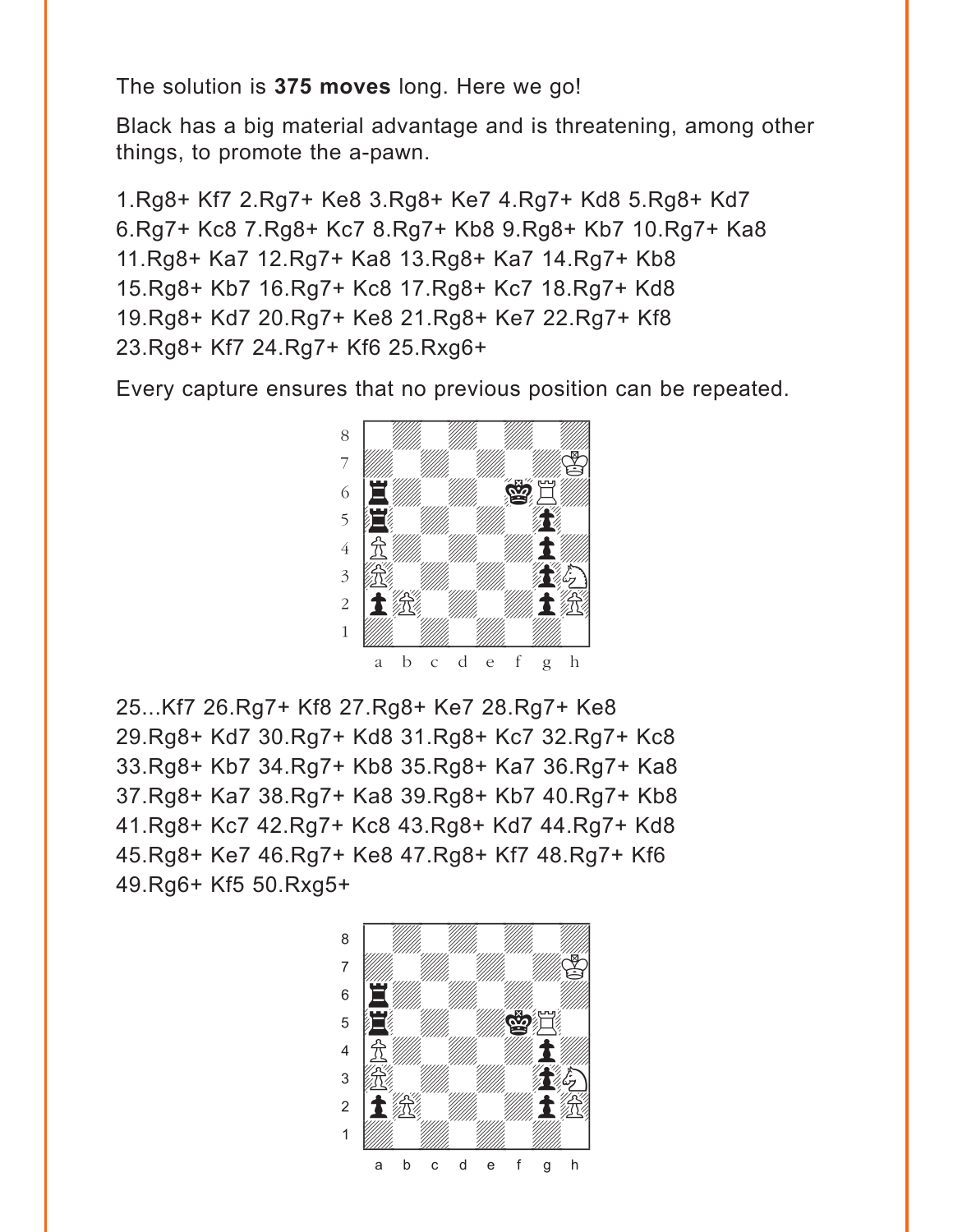50...Kf6 51.Rg6+ Ke5 52.Rg5+ Ke6 53.Rg6+ Kd5 54.Rg5+ Kd6 55.Rg6+ Kc5 56.Rg5+ Kb6 57.Rg6+ Ka7 58.Rg7+ Ka8 59.Rg8+ Kb7 60.Rg7+ Kb8 61.Rg8+ Kc7 62.Rg7+ Kc8 63.Rg8+ Kd7 64.Rg7+ Kd8 65.Rg8+ Ke7 66.Rg7+ Ke8 67.Rg8+ Kf7 68.Rg7+ Kf8 69.Rg8+ Kf7 70.Rg7+ Kf8 71.Rg8+ Ke7 72.Rg7+ Ke8 73.Rg8+ Kd7 74.Rg7+ Kd8 75.Rg8+ Kc7 76.Rg7+ Kc8 77.Rg8+ Kb7 78.Rg7+ Kb8 79.Rg8+ Ka7 80.Rg7+ Kb6 81.Rg6+ Kc5 82.Rg5+ Kc6 83.Rg6+ Kd5 84.Rg5+ Kd6 85.Rg6+ Ke5 86.Rg5+ Ke6 87.Rg6+ Kf5 88.Rg5+ Ke4 89.Rxg4+



89...Ke5 90.Rg5+ Kd4 91.Rg4+ Kd5 92.Rg5+ Kc4 93.Rg4+ Kc5 94.Rg5+ Kb6 95.Rg6+ Ka7 96.Rg7+ Ka8 97.Rg8+ Kb7 98.Rg7+ Kb8 99.Rg8+ Kc7 100.Rg7+ Kc8 101.Rg8+ Kd7 102.Rg7+ Kd8 103.Rg8+ Ke7 104.Rg7+ Ke8 105.Rg8+ Kf7 106.Rg7+ Kf8 107.Rg8+ Kf7 108.Rg7+ Kf8 109.Rg8+ Ke7 110.Rg7+ Ke8 111.Rg8+ Kd7 112.Rg7+ Kd8 113.Rg8+ Kc7 114.Rg7+ Kc8 115.Rg8+ Kb7 116.Rg7+ Kb8 117.Rg8+ Ka7 118.Rg7+ Kb6 119.Rg6+ Kc5 120.Rg5+ Kc6 121.Rg6+ Kd5 122.Rg5+ Kd6 123.Rg6+ Ke5 124.Rg5+ Ke6 125.Rg6+ Kf5 126.Rg5+ Ke4 127.Rg4+ Kf3 128.Rxg3+

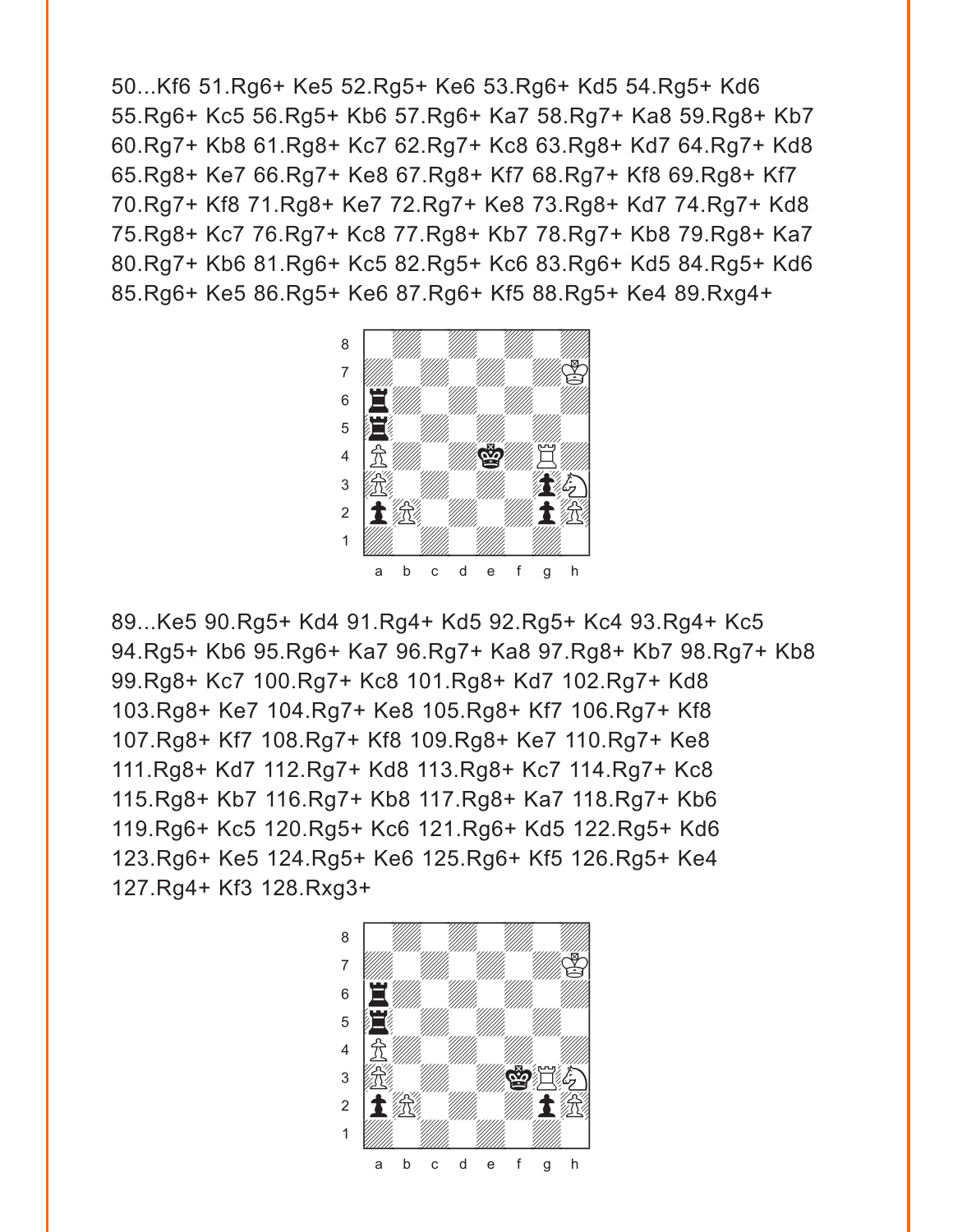128...Ke4 129.Rg4+ Ke3 130.Rg3+ Kd4 131.Rg4+ Kd3 132.Rg3+ Kc4 133.Rg4+ Kc5 134.Rg5+ Kc6 135.Rg6+ Kd5 136.Rg5+ Kd6 137.Rg6+ Ke5 138.Rg5+ Ke6 139.Rg6+ Kf5 140.Rg5+ Kf6 141.Rg6+ Kf7 142.Rg7+ Kf8 143.Rg8+ Ke7 144.Rg7+ Ke8 145.Rg8+ Kd7 146.Rg7+ Kd8 147.Rg8+ Kc7 148.Rg7+ Kc8 149.Rg8+ Kb7 150.Rg7+ Kb8 151.Rg8+ Ka7 152.Rg7+ Ka8 153.Rg8+ Ka7 154.Rg7+ Ka8 155.Rg8+ Kb7 156.Rg7+ Kb8 157.Rg8+ Kc7 158.Rg7+ Kc8 159.Rg8+ Kd7 160.Rg7+ Kd8 161.Rg8+ Ke7 162.Rg7+ Ke8 163.Rg8+ Kf7 164.Rg7+ Kf6 165.Rg6+ Kf5 166.Rg5+ Ke6 167.Rg6+ Ke5 168.Rg5+ Kd6 169.Rg6+ Kd5 170.Rg5+ Kc6 171.Rg6+ Kc5 172.Rg5+ Kc4 173.Rg4+ Kd3 174.Rg3+ Kd4 175.Rg4+ Ke3 176.Rg3+ with the set of the set of the set of the set of the set of the set of the set of the set of the set of the set of the set of the set of the set of the set of the set of the set of the set of the set of the set of the set



Here is where the play deviates from problem 12d. As Geir Sune notes: "A good example of a position where Black must be careful: 176...Ke2? 177.Nf4+! Kd2 178.Rd3+ and fifty moves have passed."

176...Kd2! 177.Rxg2+

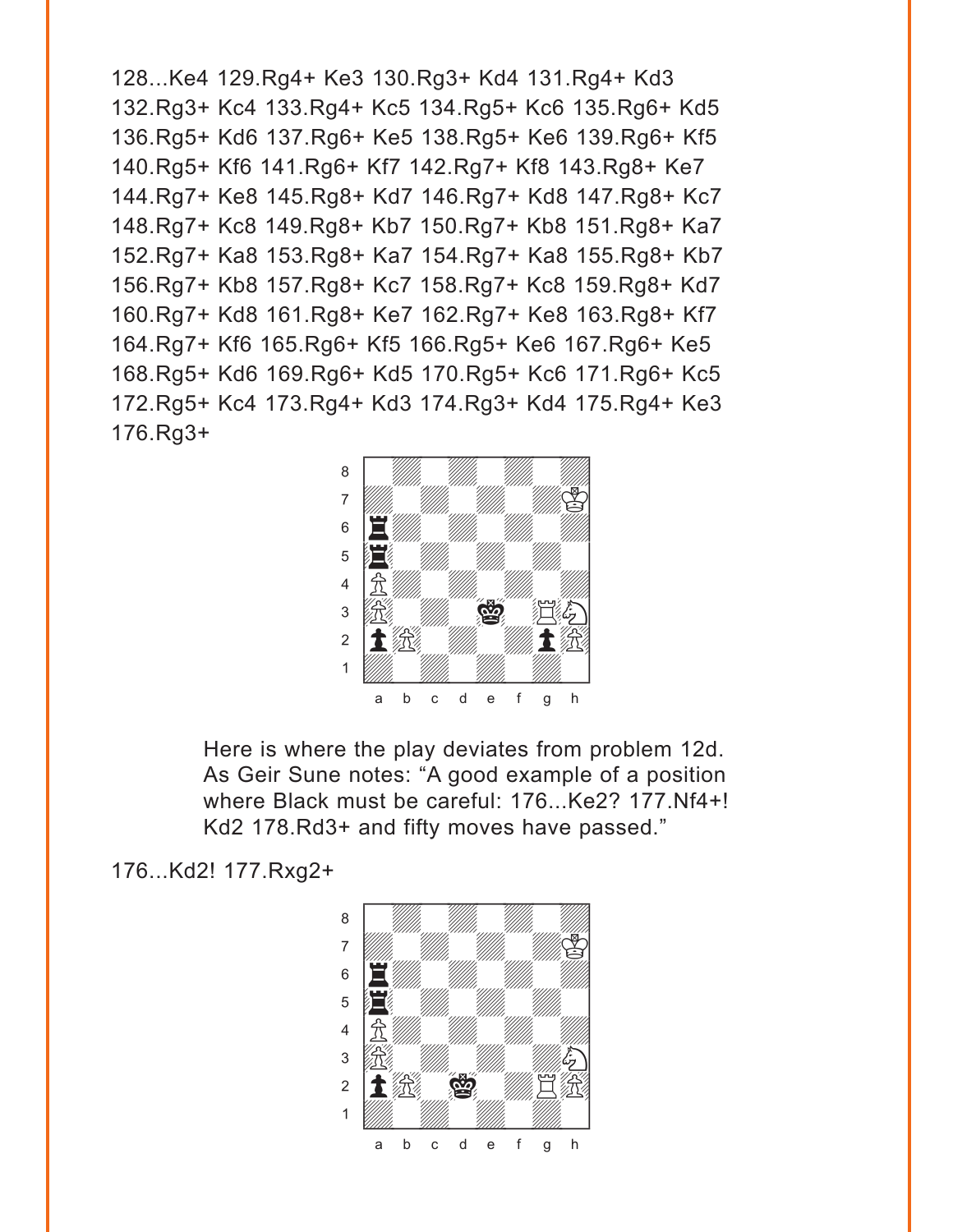```
177...Ke3 178.Rg3+ Ke4 179.Rg4+ Kf5 180.Rg5+ Kf6
181.Rg6+ Ke5 182.Rg5+ Ke6 183.Rg6+ Kd5 184.Rg5+ Kd6
185.Rg6+ Kc5 186.Rg5+ Kb6 187.Rg6+ Ka7 188.Rg7+ Ka8
189.Rg8+ Kb7 190.Rg7+ Kb8 191.Rg8+ Kc7 192.Rg7+ Kc8
193.Rg8+ Kd7 194.Rg7+ Kd8 195.Rg8+ Ke7 196.Rg7+ Ke8
197.Rg8+ Kf7 198.Rg7+ Kf8 199.Rg8+ Kf7 200.Rg7+ Ke8
201.Rg8+ Ke7 202.Rg7+ Kd8 203.Rg8+ Kd7 204.Rg7+ Kc8
205.Rg8+ Kc7 206.Rg7+ Kb8 207.Rg8+ Kb7 208.Rg7+ Ka8
209.Rg8+ Ka7 210.Rg7+ Kb6 211.Rg6+ Kc5 212.Rg5+ Kc6
213.Rg6+ Kd5 214.Rg5+ Kd6 215.Rg6+ Ke5 216.Rg5+ Ke6
217.Rg6+ Kf5 218.Rg5+ Ke4 219.Rg4+ Kf3 220.Rg3+ Ke2
221.Rg2+ Ke1 222.Rg1+ Kd2 223.Rg2+ Kc1 224.Rg1+ Kc2
225.Rg2+ Kb1 226.Rg1+ Kxb2
```
Black must capture to avoid a draw by the fifty move rule.



227.Rg2+ Kb1 228.Rg1+ Kc2 229.Rg2+ Kc1 230.Rg1+ Kd2 231.Rg2+ Kd1 232.Rg1+ Ke2 233.Rg2+ Ke1 234.Rg1+ Ke2 235.Rg2+ Kf3 236.Rg3+ Ke4 237.Rg4+ Ke3 238.Rg3+ Kd4 239.Rg4+ Kd3 240.Rg3+ Kc4 241.Rg4+ Kc5 242.Rg5+ Kc6 243.Rg6+ Kd5 244.Rg5+ Kd6 245.Rg6+ Ke5 246.Rg5+ Ke6 247.Rg6+ Kf5 248.Rg5+ Kf6 249.Rg6+ Kf7 250.Rg7+ Kf8 251.Rg8+ Ke7 252.Rg7+ Ke8 253.Rg8+ Kd7 254.Rg7+ Kd8 255.Rg8+ Kc7 256.Rg7+ Kc8 257.Rg8+ Kb7 258.Rg7+ Kb8 259.Rg8+ Ka7 260.Rg7+ Ka8 261.Rg8+ Ka7 262.Rg7+ Ka8 263.Rg8+ Kb7 264.Rg7+ Kb8 265.Rg8+ Kc7 266.Rg7+ Kc8 267.Rg8+ Kd7 268.Rg7+ Kd8 269.Rg8+ Ke7 270.Rg7+ Kf6 271.Rg6+ Ke5 272.Rg5+ Kd6 273.Rg6+ Kc5 274.Rg5+ Kc4 275.Rg4+ Kb3 276.Rg3+ Kxa4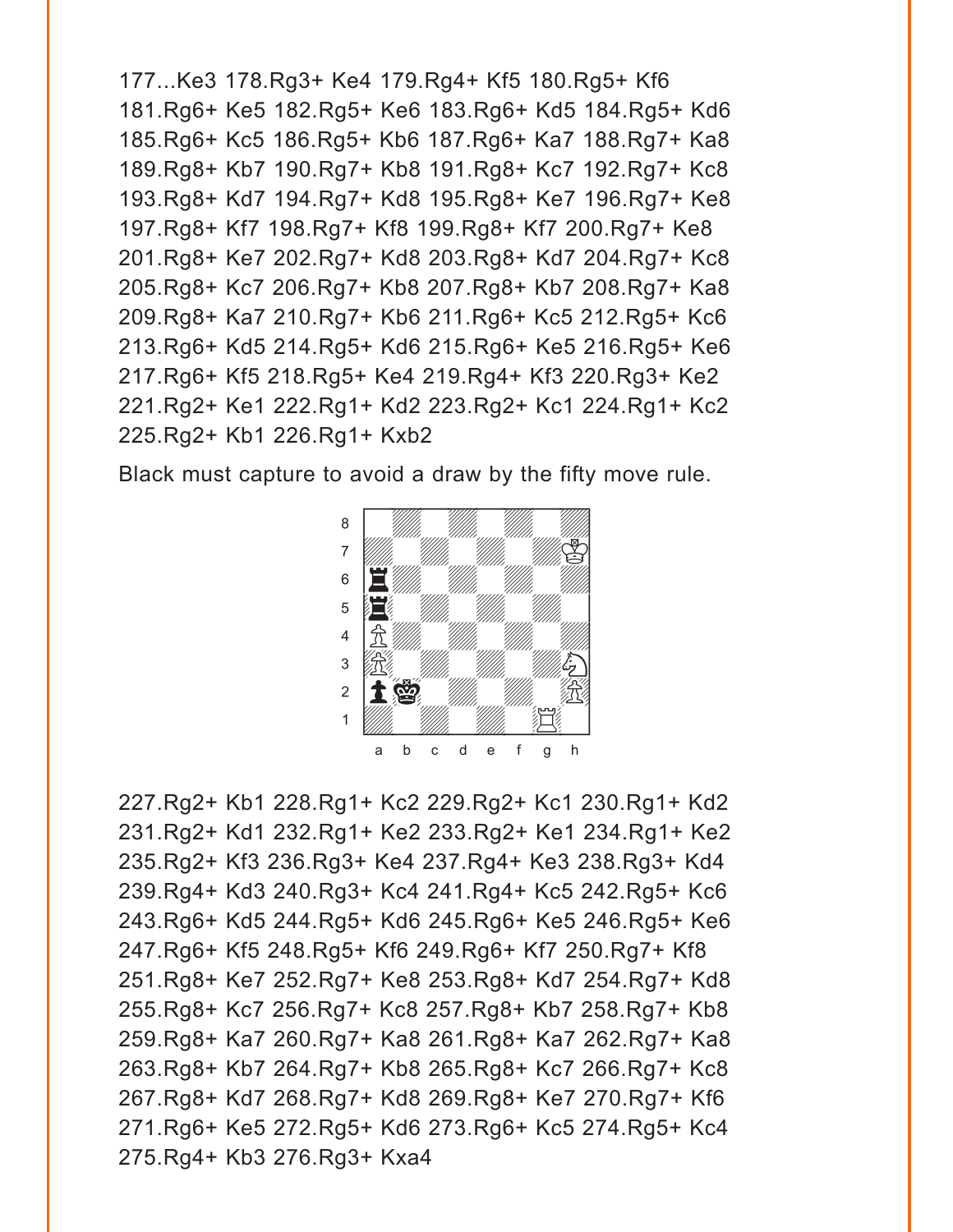

277.Rg4+ Kb5 278.Rg5+ Kb6 279.Rg6+ Ka7 280.Rg7+ Ka8 281.Rg8+ Kb7 282.Rg7+ Kb8 283.Rg8+ Kc7 284.Rg7+ Kc8 285.Rg8+ Kd7 286.Rg7+ Kd8 287.Rg8+ Ke7 288.Rg7+ Ke8 289.Rg8+ Kf7 290.Rg7+ Kf8 291.Rg8+ Kf7 292.Rg7+ Kf8 293.Rg8+ Ke7 294.Rg7+ Ke8 295.Rg8+ Kd7 296.Rg7+ Kd8 297.Rg8+ Kc7 298.Rg7+ Kc8 299.Rg8+ Kb7 300.Rg7+ Kb8 301.Rg8+ Ka7 302.Rg7+ Kb6 303.Rg6+ Kb5 304.Rg5+ Kc6 305.Rg6+ Kc5 306.Rg5+ Kd6 307.Rg6+ Kd5 308.Rg5+ Ke6 309.Rg6+ Ke5 310.Rg5+ Kf6 311.Rg6+ Kf5 312.Rg5+ Kf6 313.Rg6+ Kf5 314.Rg5+ Ke6 315.Rg6+ Ke5 316.Rg5+ Kd6 317.Rg6+ Kd5 318.Rg5+ Kc6 319.Rg6+ Kc5 320.Rg5+ Kc4 321.Rg4+ Kc3 322.Rg3+ Kd2 323.Rg2+ Kc1 324.Rg1+ Kb2 325.Rg2+ Kxa3 with the set of the set of the set of the set of the set of the set of the set of the set of the set of the set of the set of the set of the set of the set of the set of the set of the set of the set of the set of the set



The last capture.

326.Rg3+ Ka4 327.Rg4+ Kb3 328.Rg3+ Kb4 329.Rg4+ Kc3 330.Rg3+ Kc4 331.Rg4+ Kd3 332.Rg3+ Kd4 333.Rg4+ Ke3 334.Rg3+ Ke4 335.Rg4+ Kf5 336.Rg5+ Kf6 337.Rg6+ Ke5 338.Rg5+ Ke6 339.Rg6+ Kd5 340.Rg5+ Kd6 341.Rg6+ Kc5